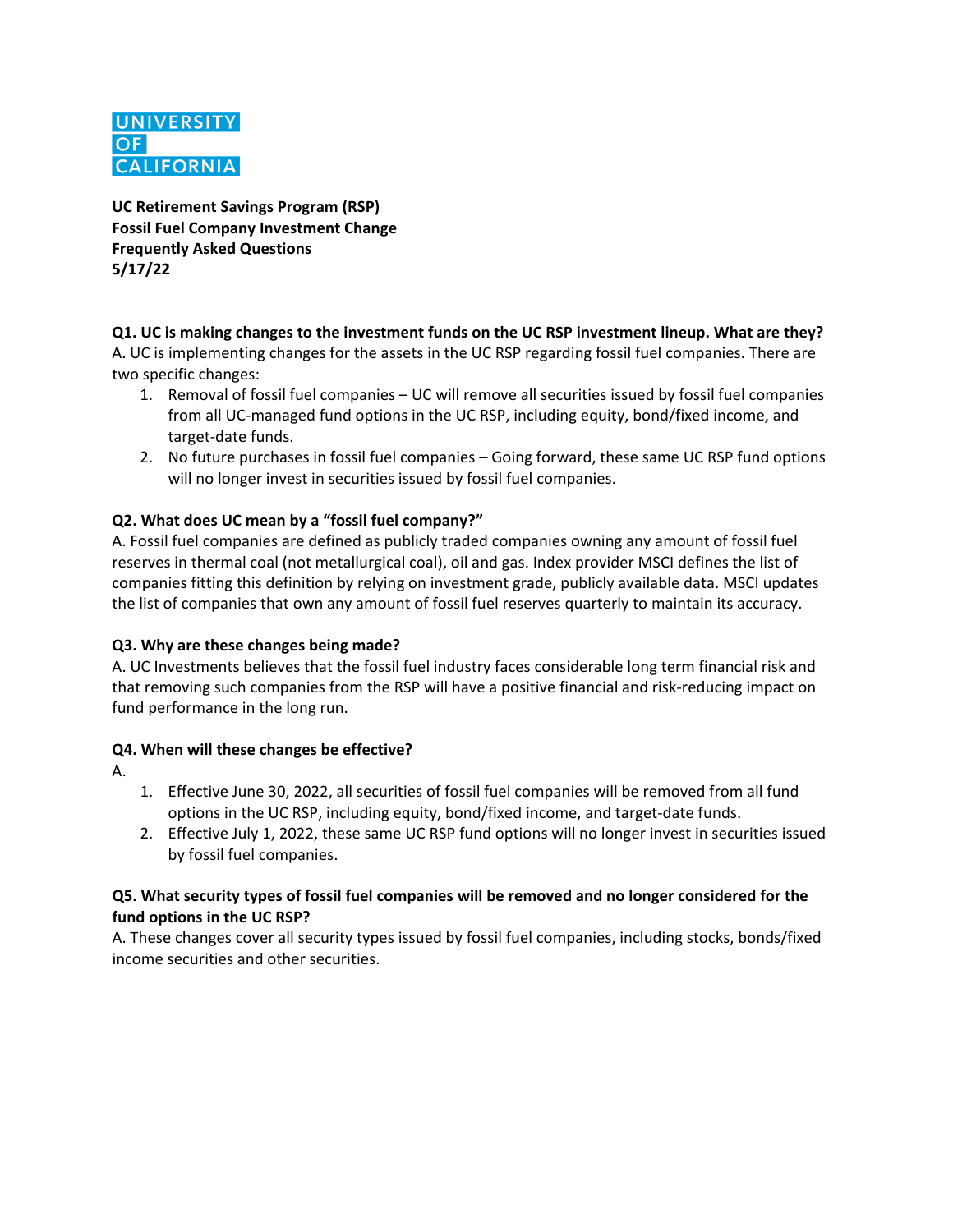### **Q6. Will there be changes to fund benchmarks?**

A. All of the UC RSP fund options that will be implementing these changes will adopt a new benchmark that will also exclude the fossil fuel-related companies. For example, effective July 1, 2022, the UC Domestic Equity Index Fund will track the performance of the Russell 3000 Ex Tobacco ex Fossil Fuels Index. The funds that will use a new benchmark are listed below:

| <b>Fund Name</b>                                | <b>Current Benchark</b>      | <b>Proposed Primary Benchmark</b>                          |
|-------------------------------------------------|------------------------------|------------------------------------------------------------|
| Sell Fossil Fuel Exposure and Benchmark Changes |                              |                                                            |
| UC Emerging Market Fund                         | <b>MSCI Emerging Markets</b> | MSCI Emerging Markets IMI ex Tobacco ex Fossil Fuels Index |
| <b>UC Bond Fund</b>                             | <b>Bloomberg Aggregate</b>   | Bloomberg US Aggregate ex Tobacco ex Fossil Fuels Index    |
| UC International Equity Fund                    | MSCI World ex US IMI Tobacco | MSCI World ex US IMI ex Tobacco ex Fossil Fuels Index      |
| UC Domestic Equity Index Fund                   | Russell 3000 ex Tobacco      | Russell 3000 ex Tobacco ex Fossil Fuels Index              |
| UC Domestic Small Cap Equity Fund               | Russell 2000 ex Tobacco      | Russell 2000 ex Tobacco ex Fossil Fuels Index              |
| UC Social Equity Fund                           | FTSE 4 Good                  | No change                                                  |

## **Q7. How many fossil fuel companies are currently held in the UC RSP and what percentage of the total UC RSP assets do they represent?**

A. While the number of fossil fuel-related companies fluctuates, as of March 31, 2022, fossil fuel holdings comprise between 250-300 companies and approximately 3% of total UC RSP assets. On a quarterly basis the MSCI research team updates the list.

### **Q8. Can I get a list of the fossil fuel companies that will be removed from the UC RSP by June 30, 2022, and not considered for future investment starting July 1, 2022?**

A. The exact list is proprietary to MSCI and cannot be shared or posted. What we can share is that the majority of excluded companies are in the oil, gas and coal exploration and production sector. Companies in other sectors, such as utilities, materials, and industrials, are also excluded if they own any amount of fossil fuel reserves.

### **Q9. What percentage of UC RSP assets will be free of fossil fuel companies after these changes?**

A. After June 30, 2022, over 99.9% of UC RSP assets will be free of fossil fuel companies. Only remaining will be a very small amount of holdings in the UC Growth Company Fund and the UC Diversified International fund as we cannot sell those residual holdings due to the fund structure (see question below for details).

### **Q10. Will any UC RSP Funds still hold securities of fossil fuel companies after these changes?**

A. Yes. After June 30, 2022, the two UC RSP funds that are not managed by UC – UC Growth Company Fund and UC Diversified International Fund – can continue to hold fossil fuel companies. The amount invested in these funds is very small – approximately 0.04% of total assets in the UC RSP. The two funds are institutional collective vehicles where other investors are holding assets as well and we can therefore not remove the fossil fuel companies.

### **Q11. I've heard about ESG (Environmental, Social and Governance) investing. Are these changes related to that?**

A. As long-term investors, we need to understand the financial risks around climate change and how those risks affect our investments and potential investments. We believe that clean energy will fuel the world's future and have chosen to invest in a decarbonized portfolio to improve the risk and return characteristics of our holdings over longer periods of time. This is a financial decision based on the longterm prospects of fossil fuel companies as determined by the UC CIO in his fiduciary capacity. We view the removal of the fossil fuel related companies as a risk-reducing strategy for our portfolios. The removal of the names is consistent with our investment approach to the UC Pension and Endowment and with the UC Regents' investment policies regarding ESG.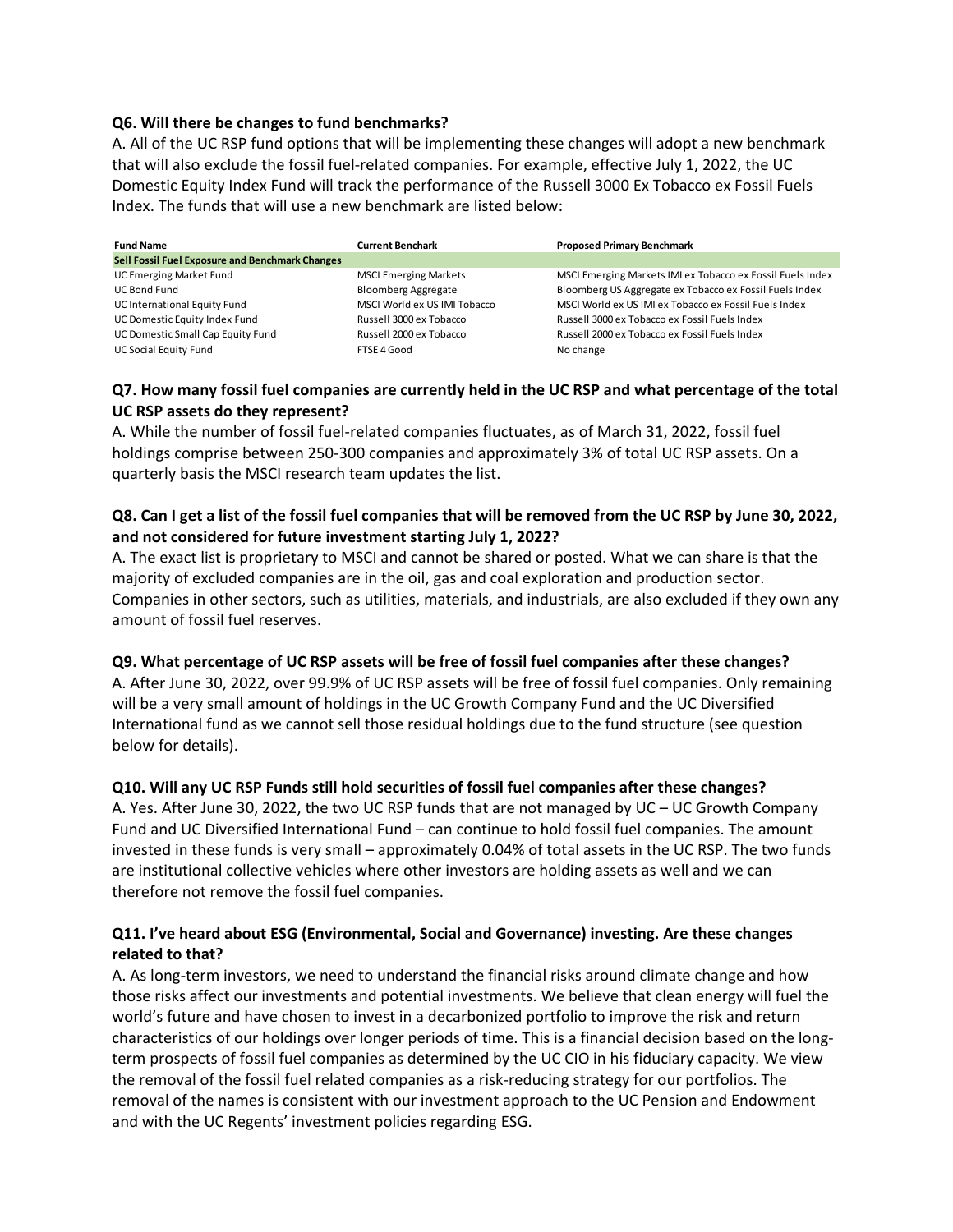# **Q12: Are you concerned that you are jeopardizing returns and breaching fiduciary duty by selling holdings in companies like ExxonMobil and Royal Dutch Shell?**

A. The actions we are taking here are consistent with – and in fulfillment of – our fiduciary duty. Our analysis indicates that fossil fuels face, in the long run, strong secular headwinds for demand, and continued price volatility. We believe that the sector's long-term profitability will be in decline and that removing fossil fuel companies from our portfolio will have a positive long-term effect.

As witnessed recently, short term performance can be strong and geopolitical risk can mask longer term financial risks by holding fossil fuel-related companies. While this may seem counter intuitive, the current runup in oil prices driven predominantly by the war in the Ukraine may well accelerate the decarbonization of the industrial nations and therefore increase the medium- to long-term risk of holding fossil fuel-related companies. It is increasingly unrealistic, in our judgment, to be positive on the long-term profitability or fundamentals of fossil fuel reserves. The risk-adjusted returns over the long term are inadequate in our opinion, in particular where current valuations stand.

In our professional judgment, today's market value of companies holding fossil fuel reserves is overstated, because it the market is assuming that these reserves can be fully utilized and including that assumption in the present value of these reserves. Our assessment is that the market has not priced risks in its valuation of the companies that hold thermal coal, oil, and gas reserves – these will become stranded assets.

### **Q13. How will these changes reduce the climate emissions of your UCRSP holdings?**

A. The changes will meaningfully reduce the carbon footprint of the UC RSP. We are in the process of quantifying that reduction and will share that information in a new factsheet at some point later this year.

## **Q14. I still want to invest in fossil fuel companies in my UC RSP account(s) after June 30, 2022. How can I do that?**

A. The UC RSP offers Fidelity BrokerageLink®, a self-directed brokerage option that gives you access to thousands of mutual funds available through Fidelity FundsNetwork®, as well as exchange-traded funds (ETFs) – many of which include fossil fuel companies. [Learn more about BrokerageLink.](https://myucretirement.com/resource/85)

## **Q15. I am interested in other types of ESG investing in my UC RSP account(s). How can I do that?**

A. BrokerageLink also allows you to search for mutual funds and exchange-traded funds (ETFs) using filters that focus on ESG investing. You can learn more about BrokerageLink a[t myUCretirement.com.](https://myucretirement.com/resource/85)

### **Q16. Where can I get more information about these changes?**

A. You can go to **myUCretirement.com** to find out more.

### **Q17. Who is responsible for selecting the investment options in the workplace savings plans like the UC RSP?**

A. Plan sponsors, like UC, are responsible for selecting the funds that are made available to participants in their workplace savings plans.